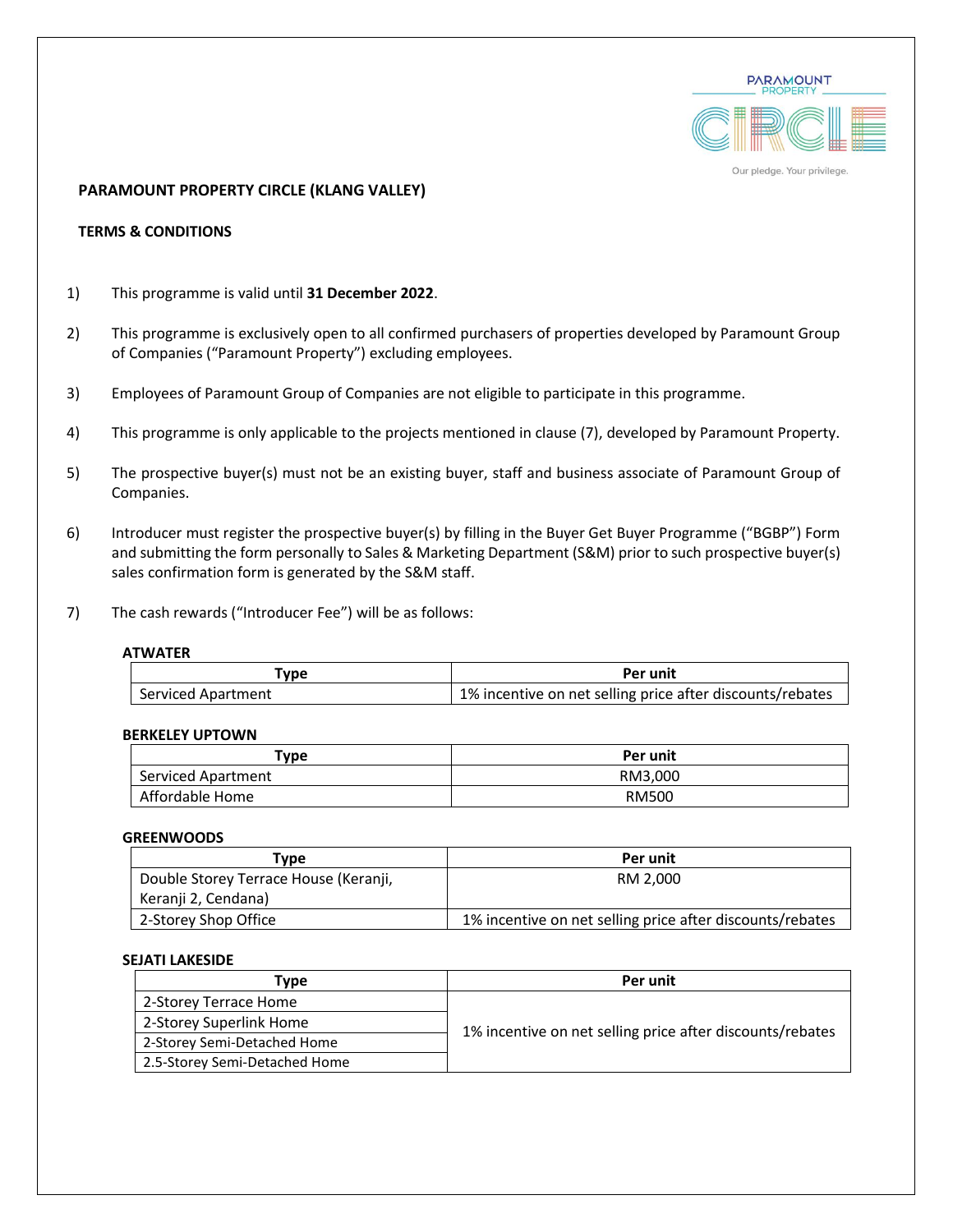

### **SEKITAR26**

| 'vpe        | Per unit                                                  |
|-------------|-----------------------------------------------------------|
| Shop Office | 1% incentive on net selling price after discounts/rebates |

# **THE ATRIUM**

| 'ype                                   | Per unit   |
|----------------------------------------|------------|
| $\sim$<br>Serviced<br>งartment<br>Anar | .000<br>RM |

- 8) The introducer is only entitled to the Introducer Fee upon fulfillment of the following terms & conditions: a) Paramount Property receipt of BGBP Form by **31 December 2022**;
	- b) For Cash Purchaser, 30% of purchase price; OR for Purchasers who takes loan to finance the purchase of the Property, the 1<sup>st</sup> loan disbursement or 30% of purchase price, whichever is earlier.
- 9) All participants are subjected to terms and conditions herein stipulated. Paramount Property reservesthe right to change the terms and conditions herein without any prior notice whatsoever to any participant but all participants shall be bound to or by such changes.
- 10) In the event of any dispute(s) whatsoever, the decision by Paramount Property shall be final, conclusive and binding.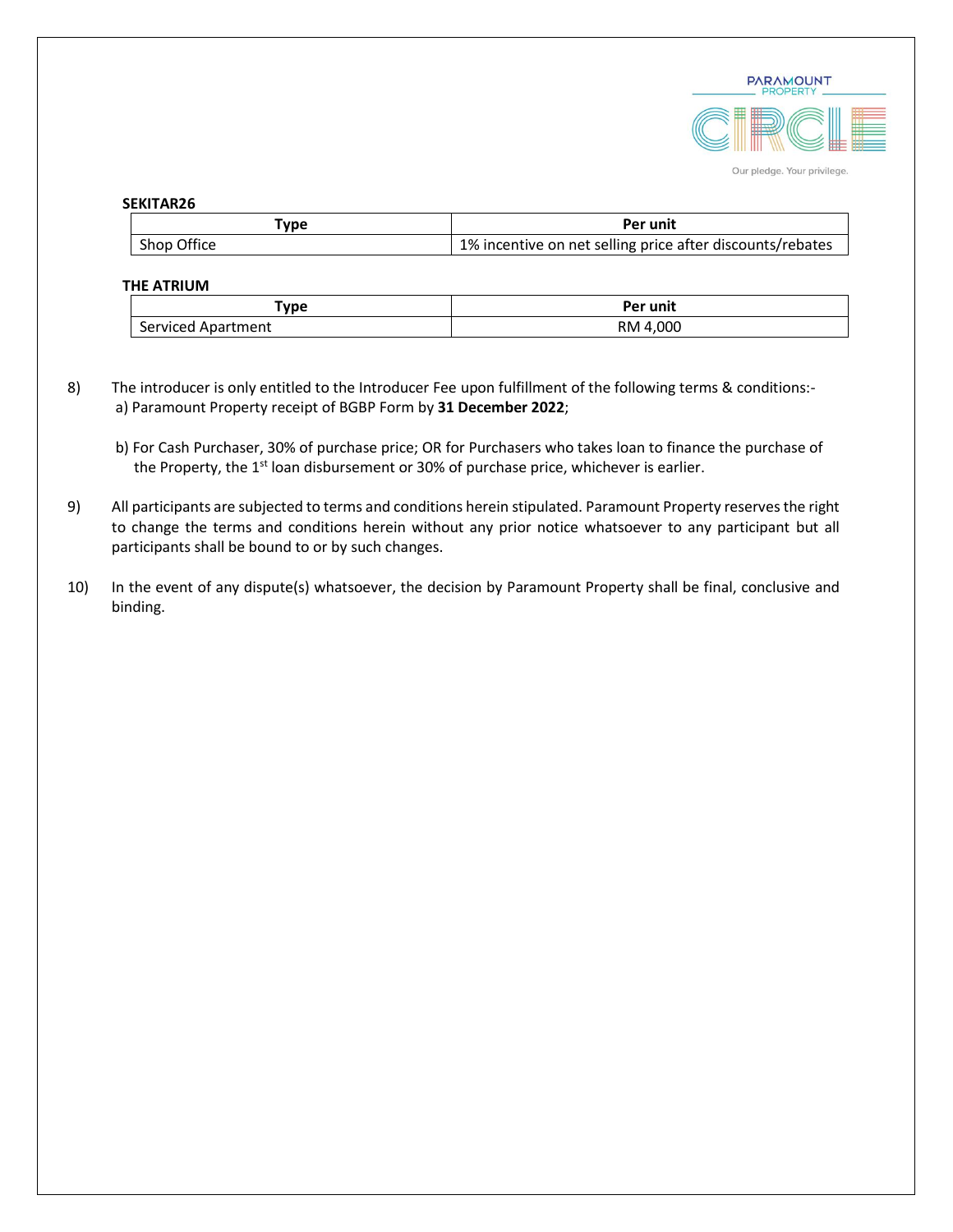

# **PARAMOUNT PROPERTY CIRCLE (KEDAH)**

## **TERMS & CONDITIONS**

- 1) This programme is valid until **31 December 2022**.
- 2) This programme is exclusively open to all confirmed purchasers of properties developed by Paramount Group of Companies ("Paramount Property") and Paramount Property business associates only who introduce purchasers to purchase properties at BLM and BB (as an introducer or repeat purchaser).
- 3) Participants must be property owner who have signed the Sale and Purchase Agreement (SPA) in the manner required by Paramount Group of Companies and paid the required down payment to Paramount Property (Utara) Sdn Bhd ("PPUSB") in order to be qualified as an introducer.
- 4) For each successful sale, introducer will be rewarded as stated below :

### **BANDAR LAGUNA MERBOK**

| <b>Phase</b>                    | Per unit |
|---------------------------------|----------|
| Phase 13 : 2-Storey Shop Office | RM5.000  |
| Phase 14 : 1-Storey Shop House  | RM5.000  |

### **BUKIT BANYAN**

| <b>Phase</b>                  | Per unit |
|-------------------------------|----------|
| Phase 7 : Sierra 3 Elegant    | RM5.000  |
| (2-Storey Semi-Detached Home) |          |
| Phase 9 : Amaryn 3            | RM3.000  |
| (2-Storey Terrace Home)       |          |

- 5) For introducer, the rewards will be given upon first disbursement from the end financier of the purchaser on 20% down payment made for Cash Buyers.
- 6) For Repeat Purchaser, the reward will be given as part of the 1st 10% down payment of the purchase price by way of credit note.
- 7) A completed Paramount Loyalty Programme Form must be handed in before or upon new purchasers sign the SPA and pay the required down payment to PPUSB. PPUSB will not be responsible for the introducers' failure to submit the forms upon purchase of property.
- 8) One unit of property type only allowed for one introducer to claim for the rewards.
- 9) Purchaser can only entitle for either Introducer Reward OR Repeat Purchase Reward. Both rewards must not apply concurrently.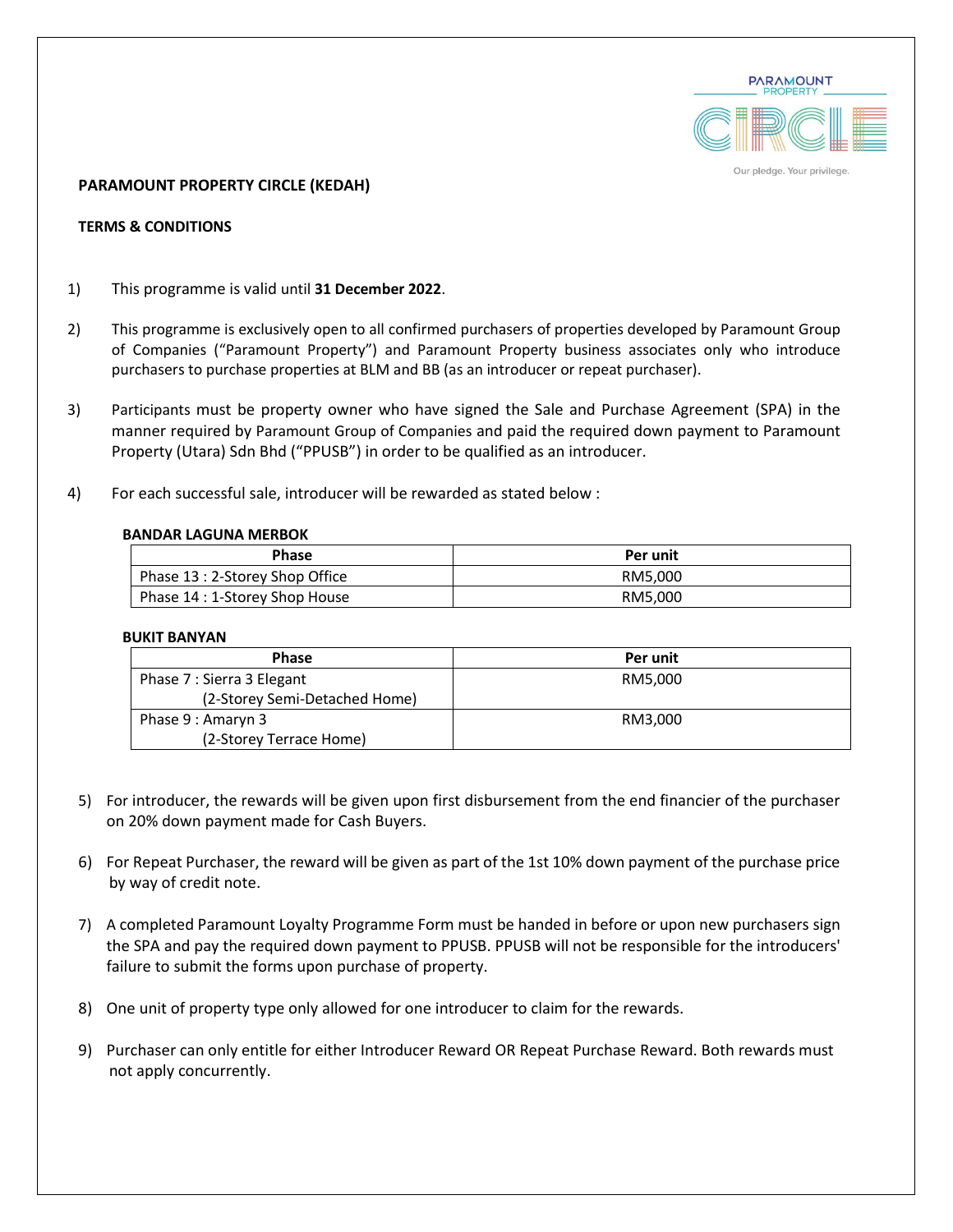

- 10) If the introducer introduced a repeat purchaser to purchase a unit of property developed by PPUSB, the introducer will only be entitled 50% of the Introducer Reward and the Repeat Purchaser will still entitled for the full amount of Repeat Purchase Cash Rebate.
- 11) Paramount Loyalty Programme Form that is late, defaced, incomplete, illegible, inaccurate and not completed in compliance with the terms and conditions will be disqualified. PPUSB will not be responsible for the introducers' failure of incomplete or incorrect information and the consequences.
- 12) PPUSB shall also at its absolute discretion be entitled to use the names and photographs of introducers for advertising, marketing and promotional purposes.
- 13) All participants are subject to the terms and conditions. PPUSB reserves the right to introduce changes to the terms and conditions of the reward programme without prior notice and all participants shall be bound to such changes.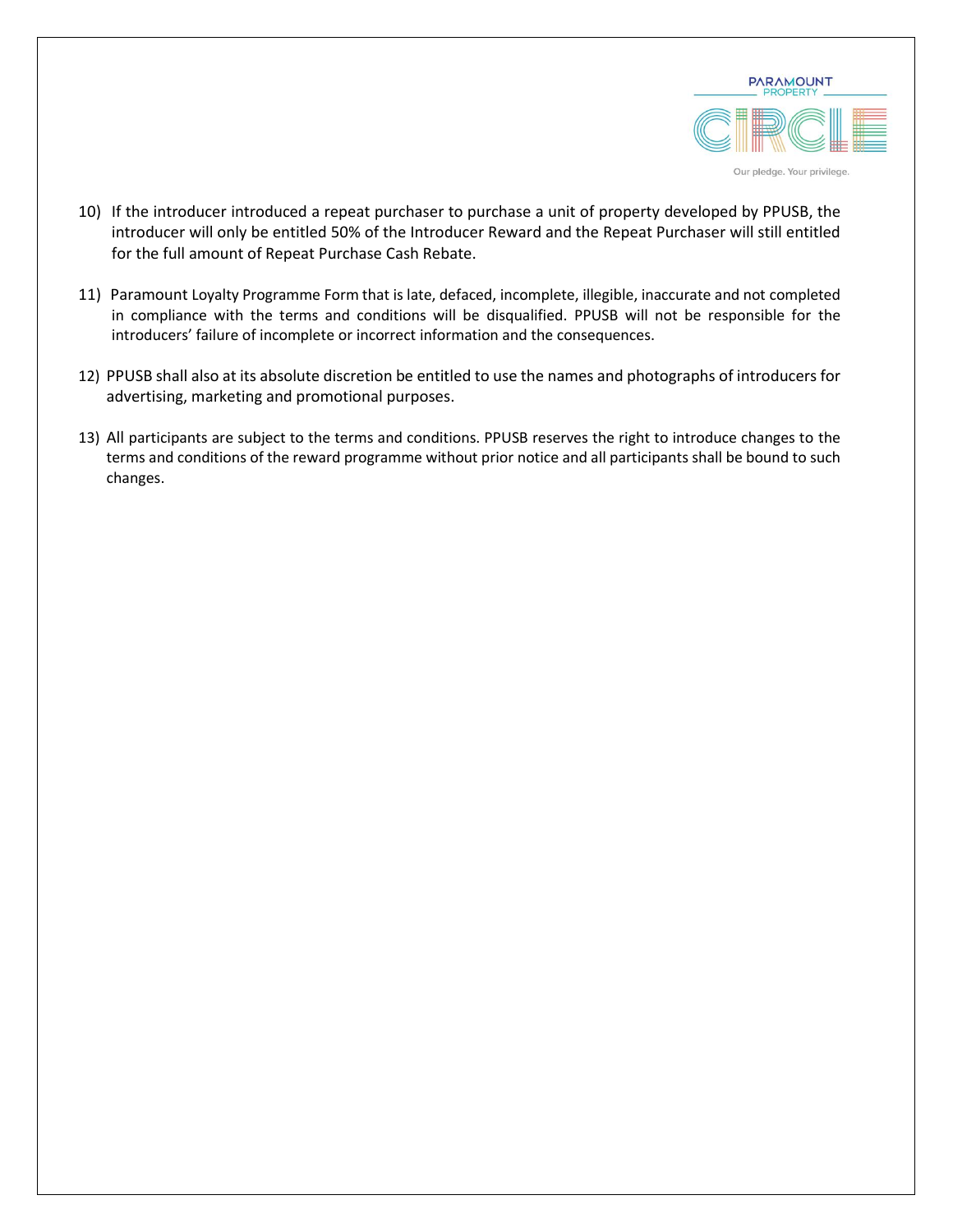

### **PARAMOUNT PROPERTY CIRCLE (PENANG)**

### **TERMS & CONDITIONS**

- 1) This programme is valid until **31 December 2022**.
- 2) This programme is exclusively open to all confirmed purchasers of properties developed by Paramount Group of Companies ("Paramount Property").
- 3) This programme is only applicable to the projects mentioned in clause (5), developed by Paramount Property (PW) Sdn Bhd ("PPPW").
- 4) The new purchaser must not be a staff of Paramount Group of Companies or Repeat purchaser (who has entitled to Repeat Purchase Rebate/Loyalty Rebate).
- 5) The Introducer will be entitled to cash rewards ("Introducer Fee") as follows:

## **UTROPOLIS BATU KAWAN**

| <b>Phase</b>                 | Per unit |
|------------------------------|----------|
| Phase 1A : Commercial Suites | RM4.000  |
| Phase 2 : Suasana            | RM3.000  |
| Phase 3 : Sinaran Residences | RM2.000  |

- 6) The Introducer Fee will be paid to the Introducer upon fulfillment of the following terms and conditions: a) PPPW receives Booking Form and Deposit Payment by **31 December 2022**.
	- b) This form has been filled in and signed by both Introducer and new Purchaser and has been submitted personally to PPPW's Sales & Marketing Department on or before the execution of Sale and Purchase Agreement by the new Purchaser; AND
	- c) PPPW receives payment of 30% of purchase price for Cash Purchaser; OR for Purchasers who takes loan to finance the purchase of the Property, the 1st loan disbursement of purchase price;

Notwithstanding the fact that the Introducer has fulfilled the terms and conditions stipulated in Clause 5 above, the Introducer shall not be entitled if:

- i) the new purchaser has opted for other promotional packages offered by PPPW, which entitles a third party other than the introducer an introductory fee or other incentives.
- ii) the new purchaser had previously signed any kind of introducer or referral form other than with the Introducer prior to the date of this form.
- 7) Any referral form that is late, defaced, incomplete, illegible, inaccurate and not completed in compliance with the terms and conditions will be disqualified.